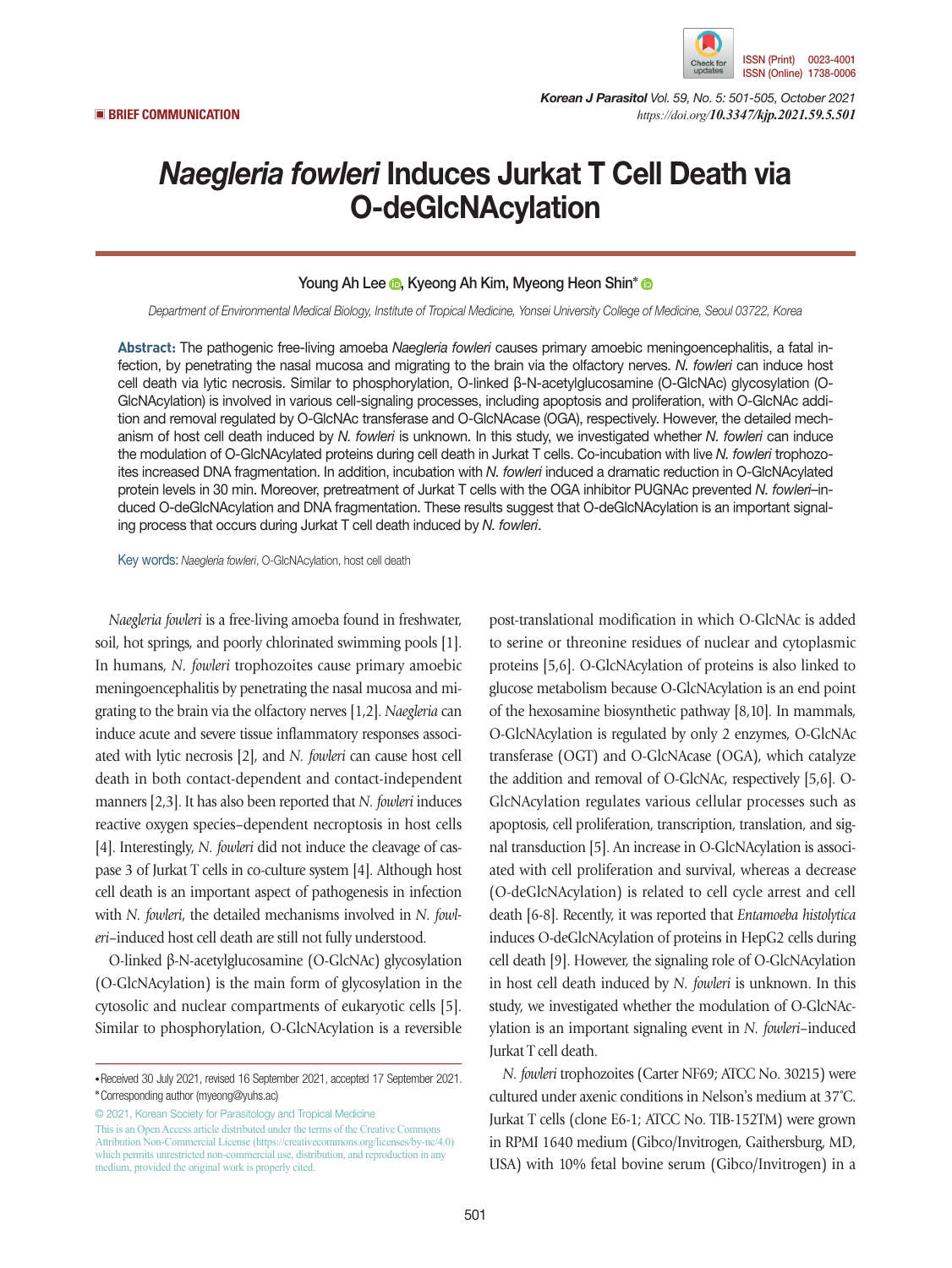humidified 5%  $CO<sub>2</sub>$  incubator at 37°C.

To observe *N. fowleri*–induced cell death caused by DNA fragmentation, Jurkat T cells  $(4 \times 10^6 \text{ cells/sample})$  were incubated with *N. fowleri* trophozoites at a ratio of 1:2 or 1:1 (Jurkat T cells to *N. fowleri*) for 3 or 6 hr at  $37^{\circ}$ C in a humidified CO<sub>2</sub> incubator. After incubation, the cells were harvested by centrifugation and washed with cold phosphate-buffered saline (PBS). DNA was extracted using a TaKaRa kit (MK600; Shiga, Japan) according to the manufacturer's protocol. DNA samples were separated by electrophoresis on a 2% agarose gel and visualized using ethidium bromide to assess DNA fragmentation. For LDH release assay, Jurkat T cells  $(2 \times 10^5 \text{ cells})$ sample) pretreated with or without PUGNAc were incubated with live *N. fowleri* for 3 hr at a 1:1 ratio (Jurkat T cells to *N. fowleri*). After incubation, LDH release was determined by evaluating the amounts of LDH in culture supernatants using the CytoTox 96 cytotoxicity assay system (Promega, Madison, WI, USA) according to manufacturer protocol. The background (spontaneous LDH release) value was measured in non-stimulated cells and subtracted from each measurement. Maximum LDH release was measured by incubating nonstimulated cells in a lysis solution (1% Triton X-100 and PBS)

at 37°C for 45 min. For immunoblotting, Jurkat T cells  $(5 \times 10^5)$ were pretreated with or without O-(2-Acetamido-2-deoxy-Dglucopyranosylidenamino) N-phenylcarbamate (PUGNAc) (Toronto Research Chemicals, North York, Canada) for 4 hr and stimulated for the indicated time periods in the presence or absence of *N. fowleri*. After incubation, cells were lysed using lysis buffer (50 mM Tris-HCl, pH 8.0; 150 mM NaCl, 1% NP-40, 0.5% sodium deoxycholate, 0.1% SDS, 1 mM ethylenediaminetetraacetic acid, 1 mM phenylmethylsulfonyl fluoride, 1 mM sodium orthovanadate, and protease inhibitor cocktail) on ice for 30 min. Cell lysates were centrifuged at 15,000 g for 5 min, loaded onto an SDS-PAGE gel, and transferred onto a polyvinylidene fluoride membrane (Millipore, Billerica, Massachusetts, USA), followed by blocking with 5% skim milk. The blot was probed with primary antibodies at 4˚C overnight, followed by incubation with appropriate secondary horseradish peroxidase–conjugated antibodies. Immunoreactivity was detected using LumiGLO (Cell Signaling Technology, Danvers, Massachusetts, USA). Mouse anti–O-GlcNAc and rabbit anti–β-actin monoclonal antibodies were purchased from Abcam (Cambridge, UK) and Cell Signaling Technology (Beverly, Massachusetts, USA), respectively.



Fig. 1. Naegleria fowleri induced DNA fragmentation and O-deGlcNAcylation in Jurkat T cells. (A) Jurkat T cells (4 x 10<sup>6</sup>/sample) were incubated for 3 or 6 hr at 37°C with or without *N. fowleri* at a ratio of 1:1 or 1:2 (Jurkat T cells to *N. fowleri*). DNA fragmentation was visualized with 2% agarose gel electrophoresis. An equal number of *N. fowleri* and host cells were incubated in medium alone as the negative control. M:100 bp DNA marker. (B) Jurkat T cells (1 x 10<sup>6</sup>/sample) were incubated for various time periods at 37°C with or without N. *fowleri* at a ratio of 1:0.5 or 1:1 (Jurkat T cells to N. fowleri). After incubation, whole cell lysates were subjected to SDS-PAGE and blotted with antibodies against O-GlcNAc and β-actin. The figure is representative of 3 experiments showing similar results.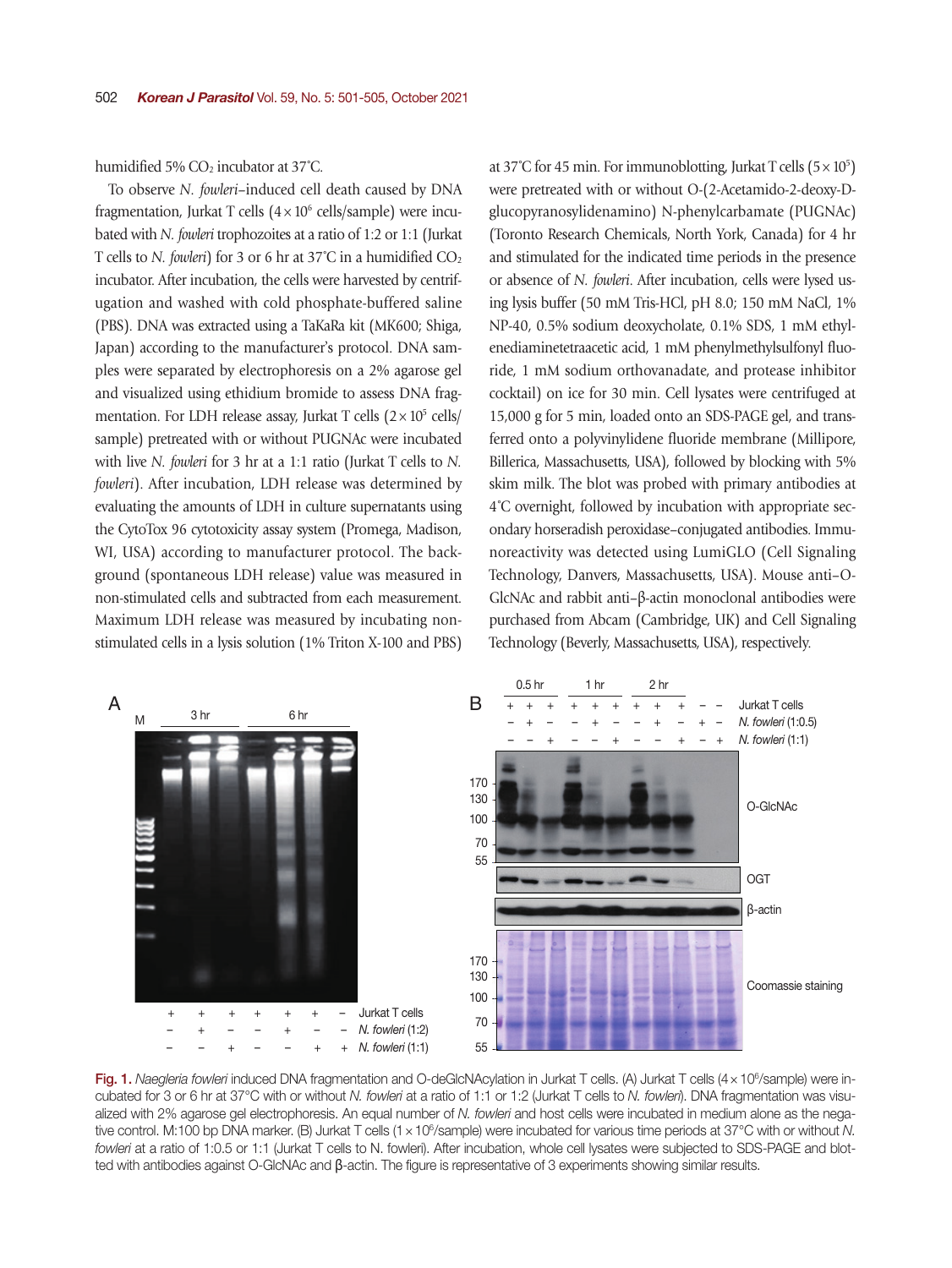Co-incubation with *N. fowleri* trophozoites induced cell death and O-deGlcNAcylation in Jurkat T cells. As shown in Fig. 1A, *N. fowleri*–induced DNA fragmentation was observed in cells incubated at a ratio of 1:2 or 1:1 (Jurkat T cells to *N. fowleri*) for 3 or 6 hr. DNA fragmentation occurred in a timeand dose-dependent manner; co-incubation of Jurkat T cells with amoebae for 6 hr at a ratio of 1:2 induced robust DNA fragmentation.

Next, we investigated whether co-incubation with *N. fowleri* induced the modulation of O-GlcNAcylated proteins. SDS-PAGE results (Fig. 1B) showed that patterns of protein bands of various sizes were almost equivalent between cells incubated with or without *N. fowleri*. However, the results of immunoblotting with anti–O-GlcNAc antibody indicated a marked decrease in the level of O-GlcNAcylated proteins in Jurkat T cells incubated for 0.5 hr with *N. fowleri* at a ratio of 1:0.5 or



Fig. 2. Effect of OGA inhibitor on *N. fowleri*–induced O-deGlcNAcylation and DNA fragmentation in Jurkat T cells. (A) Jurkat T cells (1×106 /sample) pretreated with PUGNAc (10, 50, or 100 µM) for 4 hr were incubated with or without *N. fowleri* at a 1:1 ratio (Jurkat T cells to *N. fowleri*) for 30 min at 37°C in a CO<sub>2</sub> incubator. DMSO (0.5% v/v) was used as a vehicle control. After incubation, whole cell lysates were subjected to SDS-PAGE and blotted with anti-O-GlcNAc and β-actin Ab. (B) Jurkat T cells (4×10<sup>6</sup>/sample) were incubated for 3 hr at 37°C in the presence or absence of *N. fowleri* at a ratio of 1:1 (Jurkat T cells to *N. fowleri*). DNA fragmentation was visualized with 2% agarose gel electrophoresis. An equal number of *N. fowleri* and host cells were incubated in medium alone as the negative control. M: 100 bp DNA marker. DM: 0.5% (v/v) DMSO as a vehicle control. (C) Effect of PUGNAc on *N. fowleri*-induced LDH release. Jurkat T cells (2 × 10<sup>5</sup> cells/sample) pretreated with PUGNAc or 0.25% DMSO (v/v) were incubated for 3hr with *N. fowleri* at a ratio of 1:1 (Jurkat T cells to *N. fowleri*). After incubation, supernatant was collected, and LDH released in supernatant was assayed using a CytoTox96 TM assay kit. Relative cytotoxicity (%) was calculated along with released LDH. \**P*<0.05 was considered significant.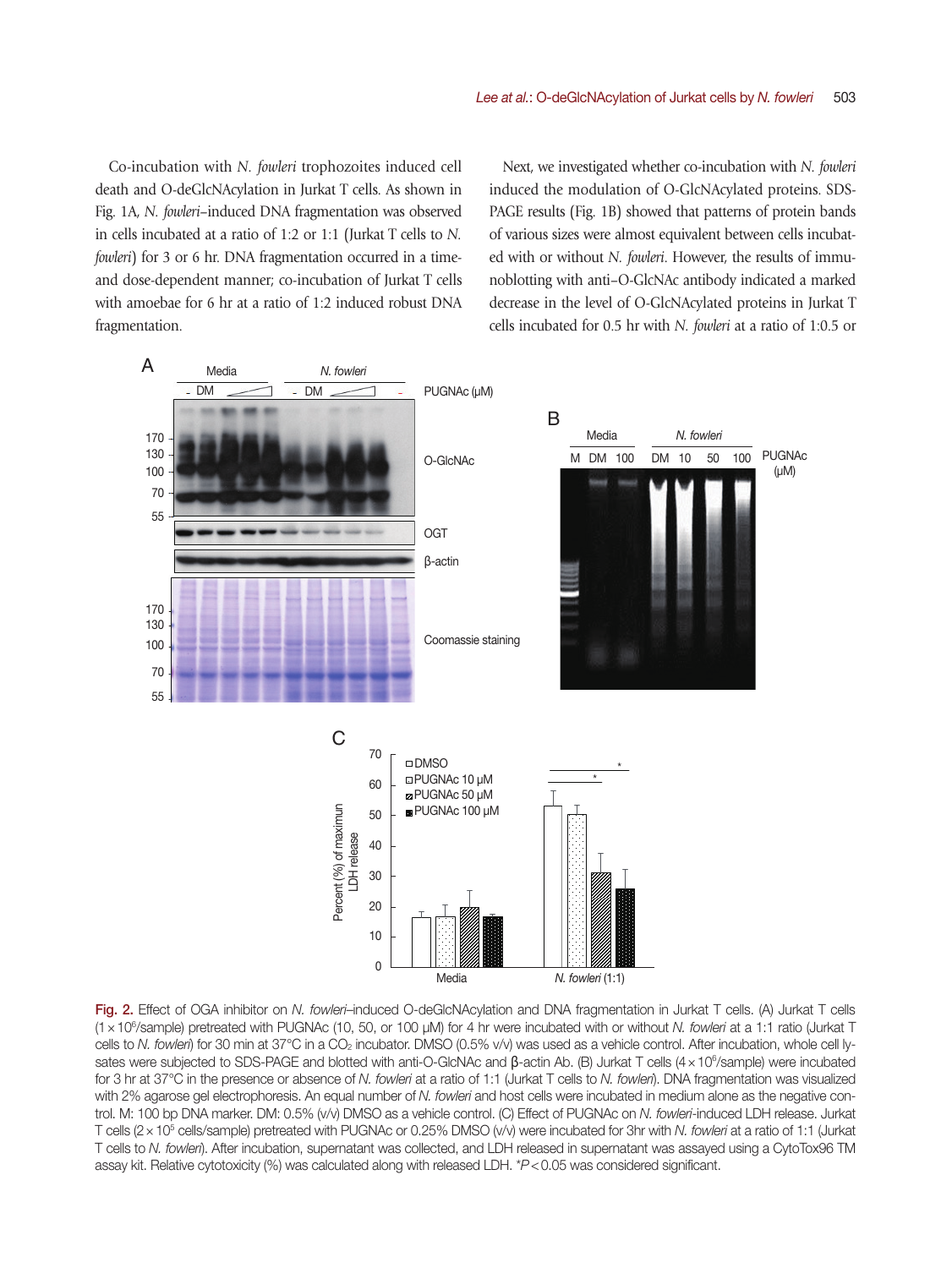1:1 (Jurkat T cells to *N. fowleri*), compared to the level in cells incubated with medium alone. In particular, high-MW (>100 kDa) O-GlcNAcylated proteins disappeared from cells in the presence of *N. fowleri*, in a manner that was dependent on the amoeba load. In contrast, when *N. fowleri* alone was incubated with anti–O-GlcNAc antibody, in the absence of Jurkat T cells, no reacted protein bands were observed.

To examine whether OGA is involved in *N. fowleri*–induced O-deGlcNAcylation, we used the OGA inhibitor PUGNAc to prevent the activity of OGA in Jurkat T cells. As shown in Fig. 2A, the level of O-GlcNAcylated protein increased in restingstate Jurkat T cells pretreated with PUGNAc for 4 hr, compared to that in the vehicle control. In addition, pretreatment with PUGNAc prevented *N. fowleri*–induced O-deGlcNAcylation.

We next investigated whether OGA inhibition using PUG-NAc affects Jurkat T cell death induced by *N. fowleri*. As shown in Fig. 2B, pretreatment with 50 µM or 100 µM PUGNAc inhibited *N. fowleri*–induced DNA fragmentation compared to the control. Similarly, pretreatment of host cells with PUGNAc also inhibited *N. fowleri*-induced LDH release (50 µM: 31.5± 6.2%; 100  $\mu$ M: 26.1 ± 6.5%) compared to results for cells pretreated with DMSO ( $53.5 \pm 4.7\%$ ) (Fig. 2C). These results suggest that O-deGlcNAcylation is closely related to the *N. fowleri*–induced Jurkat T cell death process.

Homeostasis between O-GlcNAcylation and O-deGlcNAcylation in mammalian cells is maintained through the balance of OGT and OGA activity [5,6]. For example, an increase in the level of O-GlcNAcylated protein is associated with increased OGT activity or decreased OGA activity. Conversely, a decrease in the level of O-GlcNAcylated protein is associated with decreased OGT expression or increased OGA expression [6,8,10]. Here, we showed that *N. fowleri* caused a decrease in the O-GlcNAcylated protein level in Jurkat T cells in a dose-dependent manner within 30 min. The OGT expression in Jurkat T cells was gradually reduced upon co-incubation with *N. fowleri* (Fig.1A). This result is consistent with the recent report that protozoan parasite E. histolytica induces O-deGlcNAcylation by decreasing OGT expression during host cell death. However, the expression level of OGA of host cells was relatively not changed in *Entamoeba*-treated HepG2 cells [9]. Therefore, we investigated the signaling mechanism responsible for *N. fowleri*–induced O-deGlcNAcylation using the OGA inhibitor PUGNAc. Pretreatment of Jurkat cells with PUGNAc prevented the decrease in the level of O-GlcNAcylated proteins, which was consistent with a recent report of an E. histolytica–induced host cell death model [9]. These results suggest that imbalance between OGT and OGA activity is highly involved in *N. fowleri*–induced O-deGlcNAcylation in Jurkat T cells.

The alteration of intracellular O-GlcNAcylated protein levels by cellular stimuli/stress is related to cell fate because O-GlcNAcylated proteins are tightly regulated to maintain homeostasis in the resting state [11]. Increased levels of O-GlcNAcylated proteins are associated with cell proliferation, survival, and activation, whereas decreased protein levels are associated with cell death, damage, and deactivation [6-8]. Several studies have reported that an increase in O-GlcNAcylated protein levels protects against cell death and various cellular stresses. For example, the addition of glucosamine leads to increased OGT expression, thereby increasing cellular resistance to stimulation and decreasing cell death rates [6,7]. Additionally, inhibition of OGA activity using a pharmacological OGA inhibitor, such as streptozotocin or PUGNAc, attenuates the cell death process [12,13]. According to a recent report, human T lymphoblastic cells treated with PUGNAc showed significant reductions in tributyltin-induced apoptosis [14]. In addition, *Entamoeba*-induced cell death was significantly prevented by pretreatment with an OGA inhibitor [9].

In conclusion, we demonstrated for the first time that *N. fowleri*–induced O-deGlcNAcylation in Jurkat T cells contributes to host cell death. Our study demonstrates a novel analysis of the mechanism underlying *N. fowleri*–induced host cell death, which may be helpful in elucidating the pathogenesis of *N. fowleri* infections in humans.

## ACKNOWLEDGMENT

This research was supported by a faculty research grant from Yonsei University College of Medicine (6-2015-0063).

# CONFLICT OF INTEREST

The authors declare no conflict of interest related to this study.

#### **REFERENCES**

1. Jahangeer M, Mahmood Z, Munir N, Waraich UE, Tahir IM, Akram M, Ali Shah SM, Zulfqar A, Zainab R. *Naegleria fowleri*: Sources of infection, pathophysiology, diagnosis, and manage-